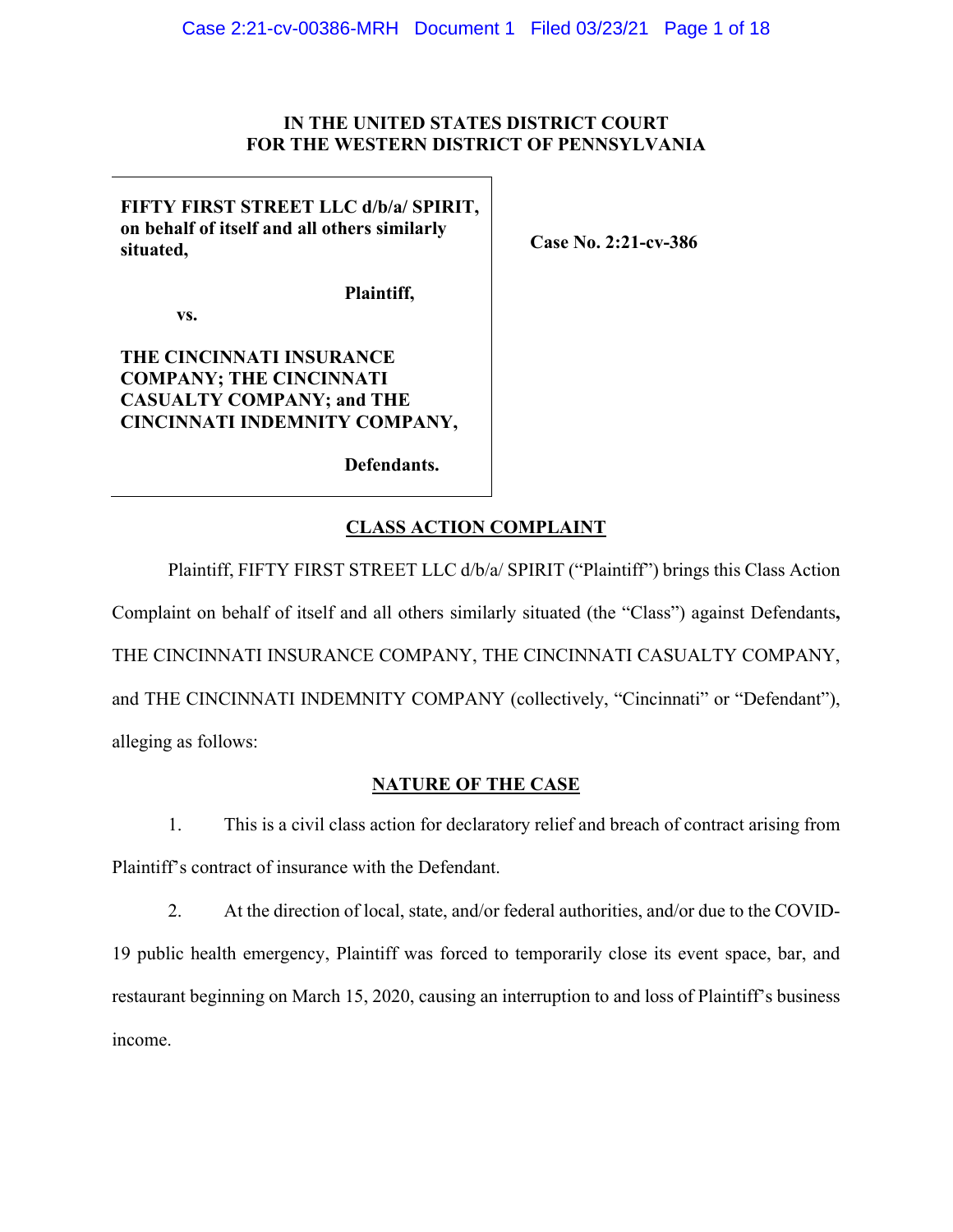#### Case 2:21-cv-00386-MRH Document 1 Filed 03/23/21 Page 2 of 18

3. Plaintiff and the Class purchased and paid for an "all-risk" Commercial Property Coverage insurance policy from Defendant, which provides broad property insurance coverage for all non-excluded, lost business income, including the losses asserted herein.

4. Plaintiff submitted timely notice of its claim to Defendant, but Defendant has refused to provide the purchased coverage to its insured in response to Plaintiff's claim for benefits under the policy.

5. Defendant has similarly refused to, or will refuse to, honor its obligations under the "all-risk" policy(ies) purchased by Plaintiff and the other members of the putative Class of insureds.

#### **PARTIES**

6. Plaintiff, FIFTY FIRST STREET LLC d/b/a/ SPIRIT, is a corporation incorporated under the laws of the Commonwealth of Pennsylvania, and is a citizen of Pennsylvania. Plaintiff operates an event space, bar, and restaurant located at 242 51st Street Pittsburgh, Pennsylvania 15201 (the "Covered Property").

7. Defendant, THE CINCINNATI INSURANCE COMPANY ("Cincinnati Insurance"), is the wholly-owned subsidiary of the Cincinnati Financial Corporation, an Ohio corporation headquartered in Fairfield, Ohio. Defendants, THE CINCINNATI CASUALTY COMPANY ("Cincinnati Casualty") and THE CINCINNATI INDEMNITY COMPANY ("Cincinnati Indemnity") are wholly-owned subsidiaries of Cincinnati Insurance. Cincinnati Insurance, Cincinnati Casualty, and Cincinnati Indemnity are all headquartered in, and citizens of, Ohio. According to Cincinnati Financial Corporation's 10-K for fiscal year ending December 31, 2019, Defendant earned approximately \$985,000,000 in "net written" commercial property insurance premiums in 2019, throughout the United States.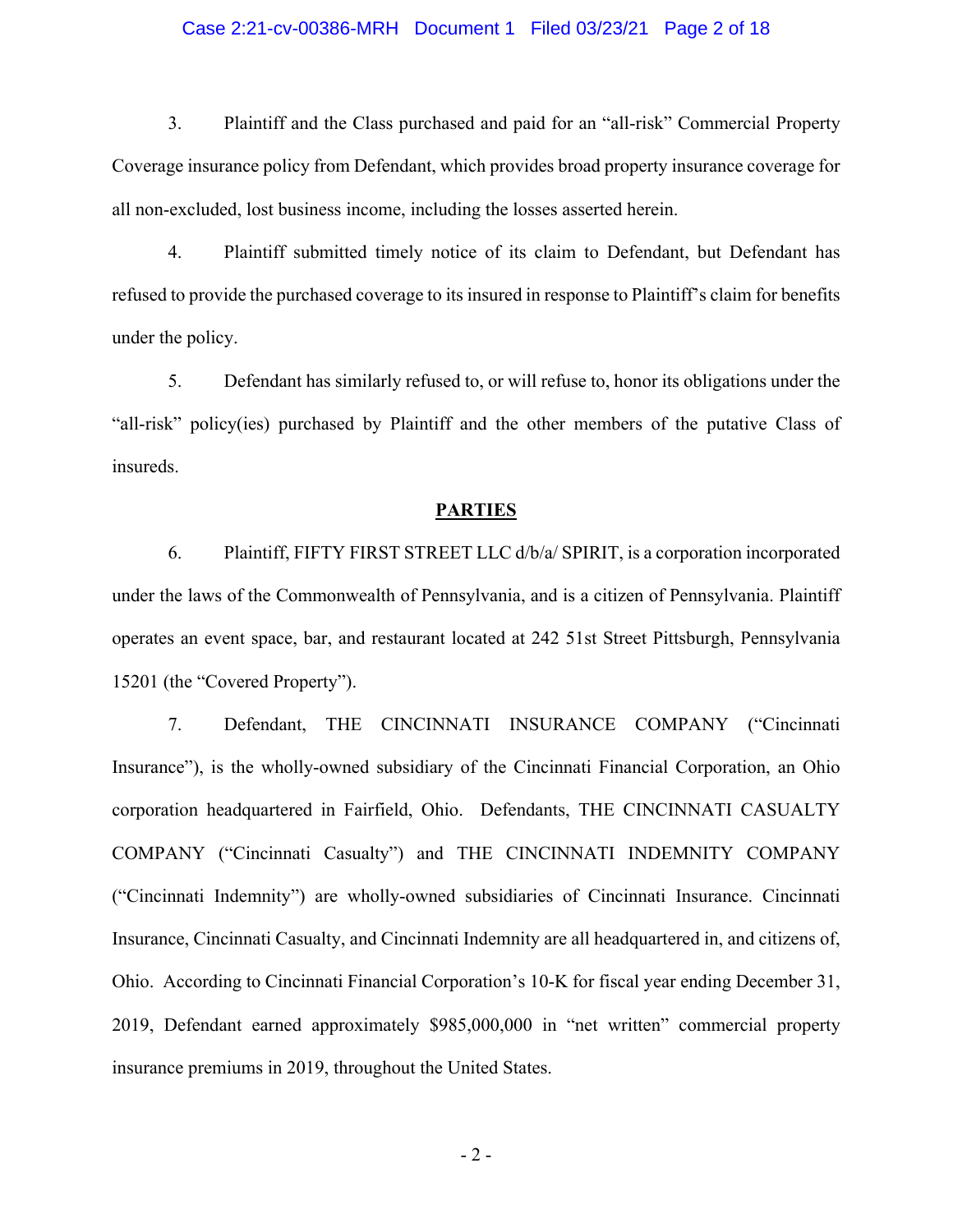#### **JURISDICTION**

8. This court has subject matter jurisdiction over this action pursuant to 28 U.S.C. § 1332(d), the Class Action Fairness Act, which affords federal courts with original jurisdiction over cases where any member of the plaintiff class is a citizen of a state different from any defendant (*i.e.,* so-called "minimum diversity of citizenship,") and where the amount in controversy exceeds \$5,000,000, exclusive of interest and costs. Here, there exists minimal diversity of citizenship because Plaintiff (and some members of the Class) and Defendant are citizens of different states, and the aggregated claims of the putative Class members exceed \$5,000,000, exclusive of interest and costs.

9. The Court has personal jurisdiction over Defendant because at all relevant times it has engaged in substantial business activities in Pennsylvania. Defendant has, at all relevant times, transacted, solicited, and conducted business in Pennsylvania through its employees, agents, and/or sales representatives, and derived substantial revenue from such business in Pennsylvania.

10. Venue is proper in this district pursuant to 28 U.S.C. § 1391(b)(2) because a substantial part of the events or omissions giving rise to the claim occurred, or a substantial part of property that is the subject of the action is situated, in this district.

#### **FACTUAL BACKGROUND**

## **Plaintiff Purchased an "All-Risk" Policy of Property Insurance That Broadly Provides Coverage for Loss of Business Income, Among Other Things**

11. Plaintiff purchased a contract of insurance from Defendant, whereby Plaintiff agreed to make payments (in the form of premiums) to Defendant in exchange for Defendant's promise to indemnify Plaintiff for losses at the Covered Property, including, but not limited to, business income losses.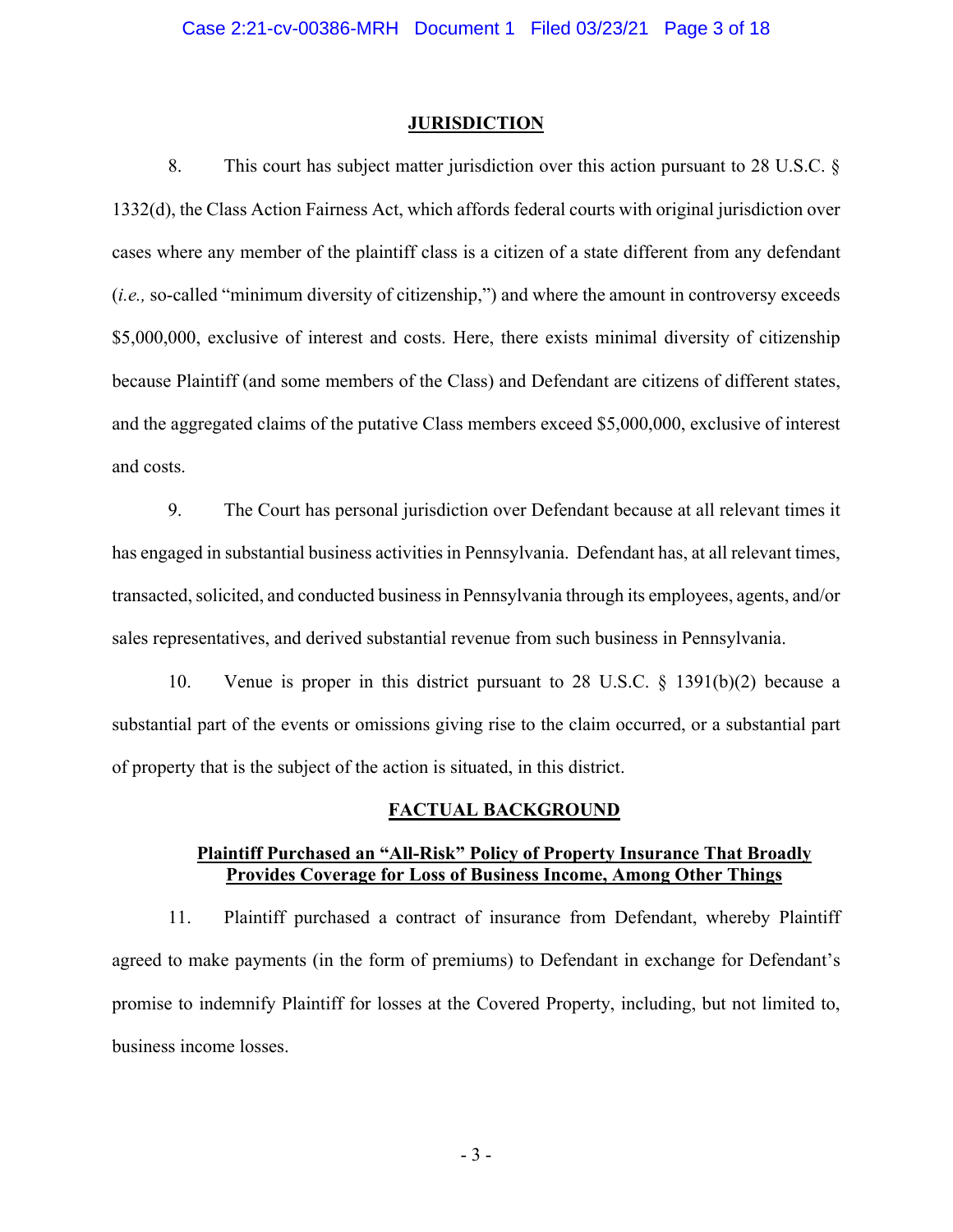#### Case 2:21-cv-00386-MRH Document 1 Filed 03/23/21 Page 4 of 18

12. Plaintiff's contract of insurance with Defendant bears Policy Number ENP0403631 (the "Policy") and is effective for the period of September 15, 2019 to September 15, 2022 (the "Policy Term"). The Policy is attached hereto as **Exhibit A**.

13. Plaintiff paid all premiums owed to Defendant under the Policy, and Defendant accepted all such premiums from Plaintiff.

14. The Policy is a form policy issued by Defendant.

15. The Policy is an "all-risk" policy, which provides the broadest property insurance coverage available.

16. The Policy provides coverage for "direct 'loss' to Covered Property at the 'premises' caused by or resulting from any Covered Cause of Loss."

17. The Policy defines "premises" as "the Locations and Buildings described in the Declarations."

18. The Policy defines "Covered Cause of Loss" as "direct 'loss' unless the 'loss' is excluded or limited in [the Policy]."

19. The Policy defines "Loss" as "accidental physical loss or accidental physical damage."

20. The Policy does not define the phrase "accidental physical loss or accidental physical damage."

21. However, the use of the disjunctive "or" in the phrase "accidental physical loss or accidental physical damage" means that coverage is triggered if either a physical loss of property or damage to property occurs. The concepts are separate and distinct and cannot be conflated.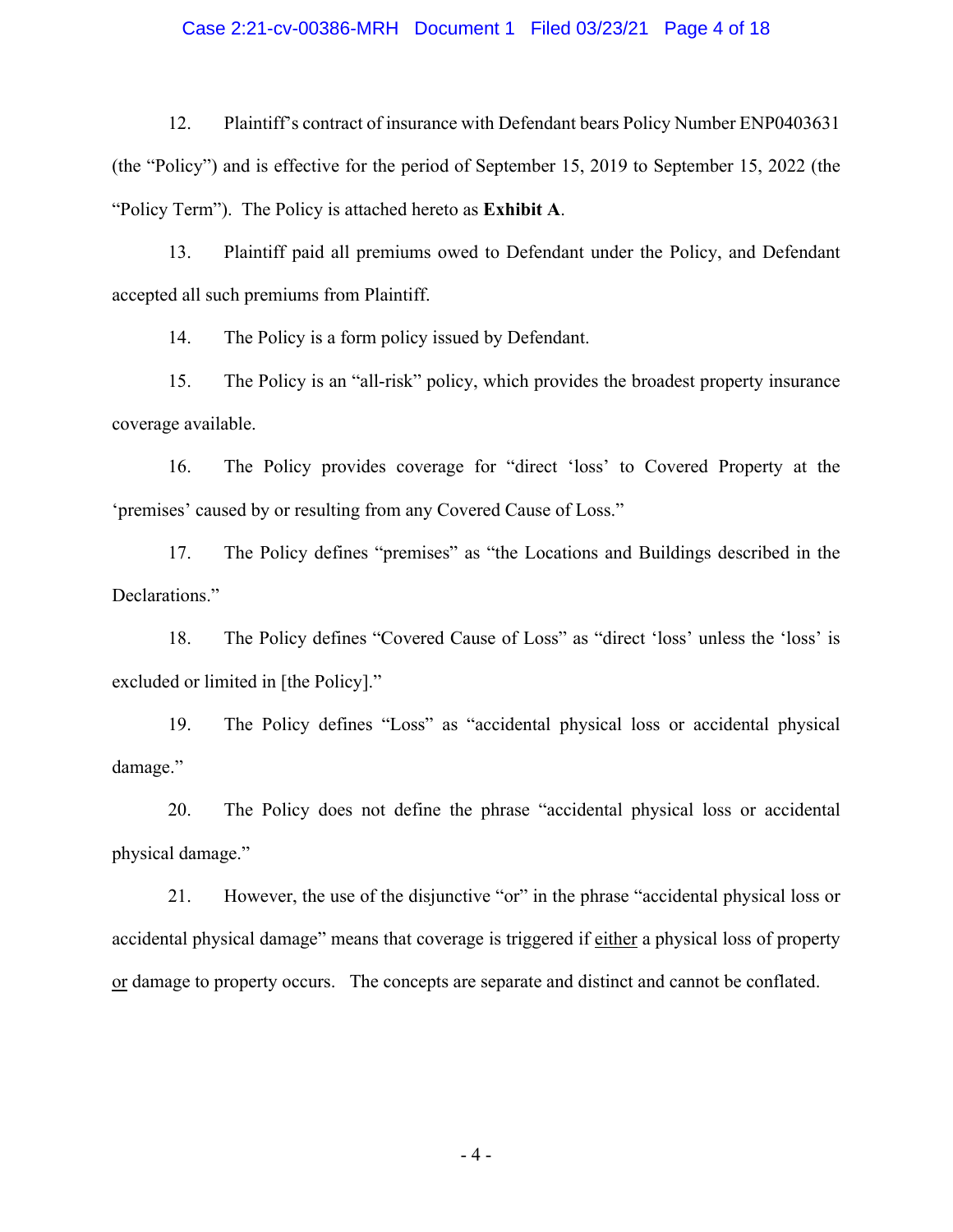#### Case 2:21-cv-00386-MRH Document 1 Filed 03/23/21 Page 5 of 18

22. Physical loss of, or damage to, property may be reasonably interpreted to occur when a covered cause of loss threatens or renders property unusable or unsuitable for its intended purpose or unsafe for ordinary human occupancy and/or continued use.

23. The Policy provides Plaintiff with, *inter alia*, various business income and extra expense coverages during the Policy Term.

24. Under the Policy, Defendant agrees to pay for the actual loss of "Business Income" and "Rental Value" sustained by Plaintiff due to the necessary suspension of operations caused by direct "loss" to the "premises" caused by or resulting from "any Covered Cause of Loss." The Policy describes the covered premises as "242 51st Street Pittsburgh, Pennsylvania 15201," the Covered Property.

25. Additional coverage is provided under the Policy for business income losses resulting from an "action of civil authority" which prohibits access to the Covered Property, related to a "Covered Cause of Loss" at property other than the Covered Property.

26. The Policy also provides coverage for "actual loss of 'Business Income' you sustain" caused by a "direct 'loss' to 'dependent property' caused by or resulting from any Covered Cause of Loss." Dependent property is defined as "property operated by others whom you depend on to: a) Deliver materials or services. . . b) Accept your products or services; c) Manufacture products for delivery to your customers under contract of sale; or d) Attract customers to your business."

27. Members of the Class also purchased a policy of insurance from Defendant providing for the same business income loss coverage and using the same form policy provisions.

- 5 -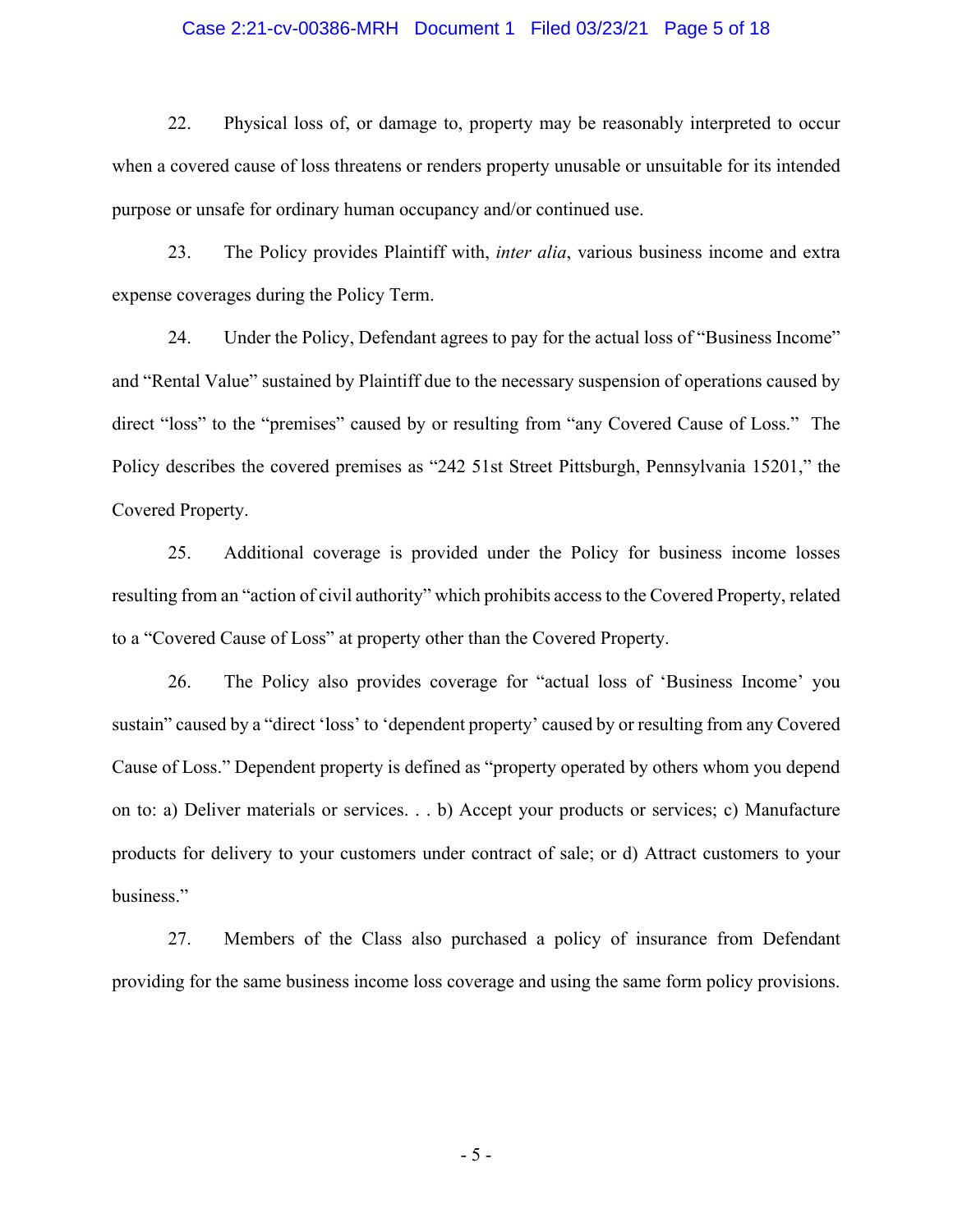## **In Response to Covid-19, Pennsylvania and Other State Governments Issue Sweeping Orders Shutting Down "Non-Essential" Businesses**

28. Severe acute respiratory syndrome coronavirus 2 ("COVID-19") has spread, and continues to spread, rapidly across the United States and has been declared a pandemic by the World Health Organization ("WHO"). *See* https://www.health.harvard.edu/diseases-andconditions/coronavirus-resource-center (last accessed July 31, 2020).

29. The global COVID-19 pandemic is exacerbated by the fact that the deadly virus physically infects and stays on surfaces of objects or materials for many days.

30. According to a study published in *The New England Journal of Medicine*, COVID-19 is widely accepted as a cause of real physical loss and damage. It remains stable and transmittable in aerosols for up to three hours, up to four hours on copper, up to 24 hours on cardboard and up to two to three days on plastic and stainless steel. *See* https://www.nih.gov/newsevents/news-releases/new-coronavirus-stable-hours-surfaces (last accessed July 31, 2020).

31. Another study, published in the *Journal of Hospital Infection*, found: "Human coronaviruses can remain infectious on inanimate surfaces at room temperature for up to 9 days. At a temperature of 30°C or more the duration of persistence is shorter." *See*  https://www.inverse.com/science/coronavirus-4-studies-explain-how-covid-19-sticks-to-surfaces (last accessed July 31, 2020).

32. On March 6, 2020, the Governor of Pennsylvania Tom Wolf declared a "Disaster Emergency" throughout the Commonwealth of Pennsylvania.<sup>1</sup> Thereafter, on March 15, 2020,

<sup>1</sup>https://www.governor.pa.gov/wp-content/uploads/2020/03/20200306-COVID19-Digital-Proclamation.pdf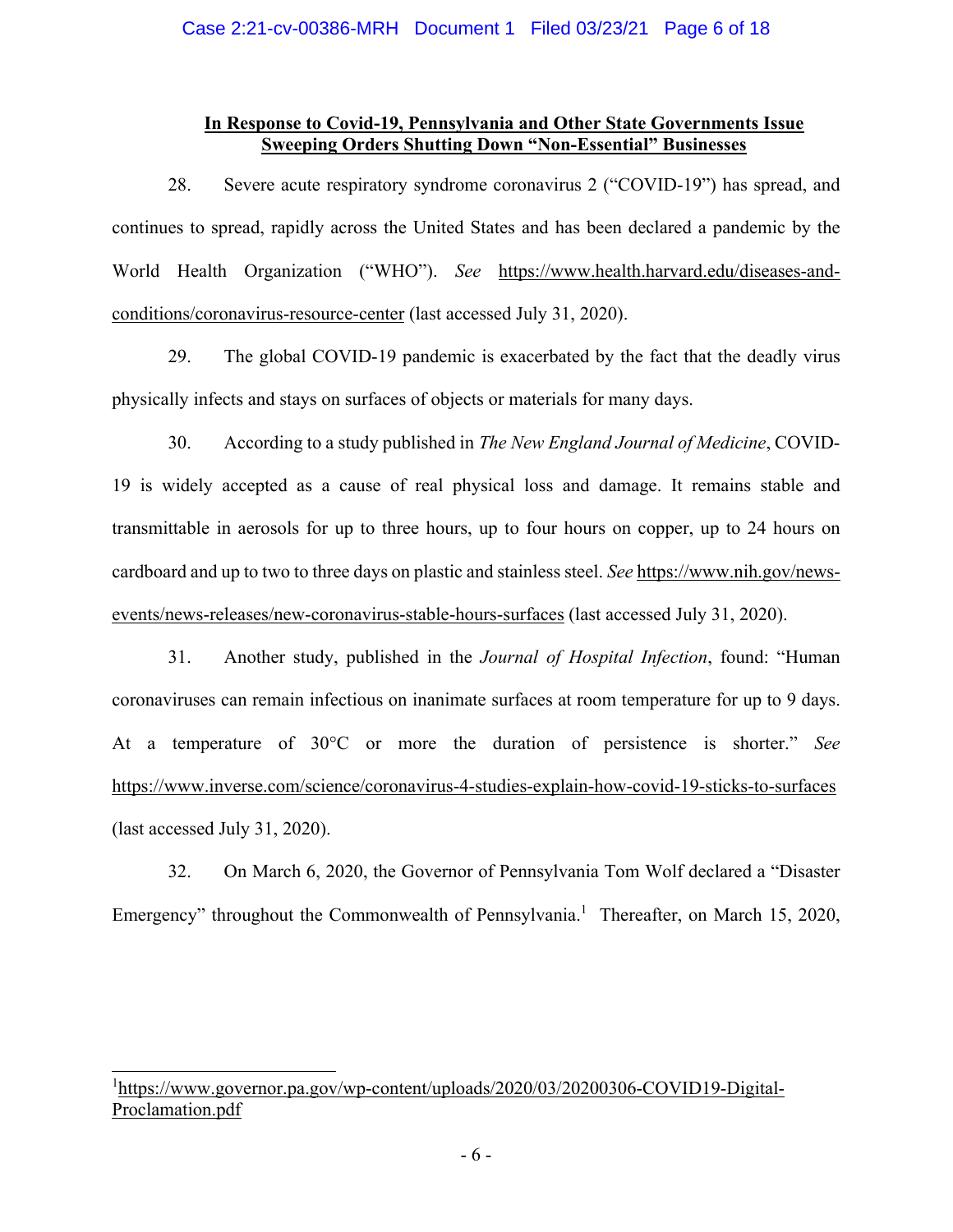## Case 2:21-cv-00386-MRH Document 1 Filed 03/23/21 Page 7 of 18

Governor Wolf announced that mitigation efforts were being put into place starting on March 16, 2020, that closed dining areas of restaurants and bars to help stop the spread of COVID-19.<sup>2</sup>

33. On March 19, 2020, the Governor of Pennsylvania issued an Executive Order closing all non-essential businesses. Specifically, the Executive Order, which became effective immediately upon its issuance, mandated that:

No person or entity shall operate a place of business in the Commonwealth that is not a life sustaining business regardless of whether the business is open to members of the public. $3$ 

34. The Executive Order continued the dine-in prohibition for restaurants and bars, and closed event venues.

35. On March 23, 2020, the Governor of Pennsylvania issued a Stay at Home Order for all residents of the Commonwealth of Pennsylvania, mandating that residents stay home "except as needed to access, support, or provide life-sustaining business, emergency, or government services."<sup>4</sup>

36. Also on March 23, 2020, the Pennsylvania Department of Health issued a Stay at Home Order, directing all individuals residing in the Commonwealth to remain at home.<sup>5</sup>

37. On May 3, 2020, the Governor of Pennsylvania announced the state's plan to reopen certain counties within the Commonwealth, transitioning such counties to "yellow," which

<sup>4</sup> Governor Wolf, "Order of the Governor of the Commonwealth of Pennsylvania For Individuals to Stay Home," (Mar. 23, 2020), https://www.governor.pa.gov/wp-

<sup>&</sup>lt;sup>2</sup> https://www.governor.pa.gov/newsroom/wolf-administration-orders-restaurants-and-bars-toclose-dine-in-service-in-mitigation-counties-to-stop-spread-of-covid-19/

<sup>&</sup>lt;sup>3</sup> Governor Wolf, "Order of the Governor of the Commonwealth of Pennsylvania Regarding the Closure of All Businesses that are not Life Sustaining," (Mar. 19, 2020) https://www.governor.pa.gov/wp-content/uploads/2020/03/20200319-TWW-COVID-19 business-closure-order.pdf ("Executive Order").

content/uploads/2020/03/03.23.20-TWW-COVID-19-Stay-at-Home-Order.pdf. <sup>5</sup>https://www.governor.pa.gov/wp-content/uploads/2020/03/03.23.20-SOH-Stay-at-Home-Order.pdf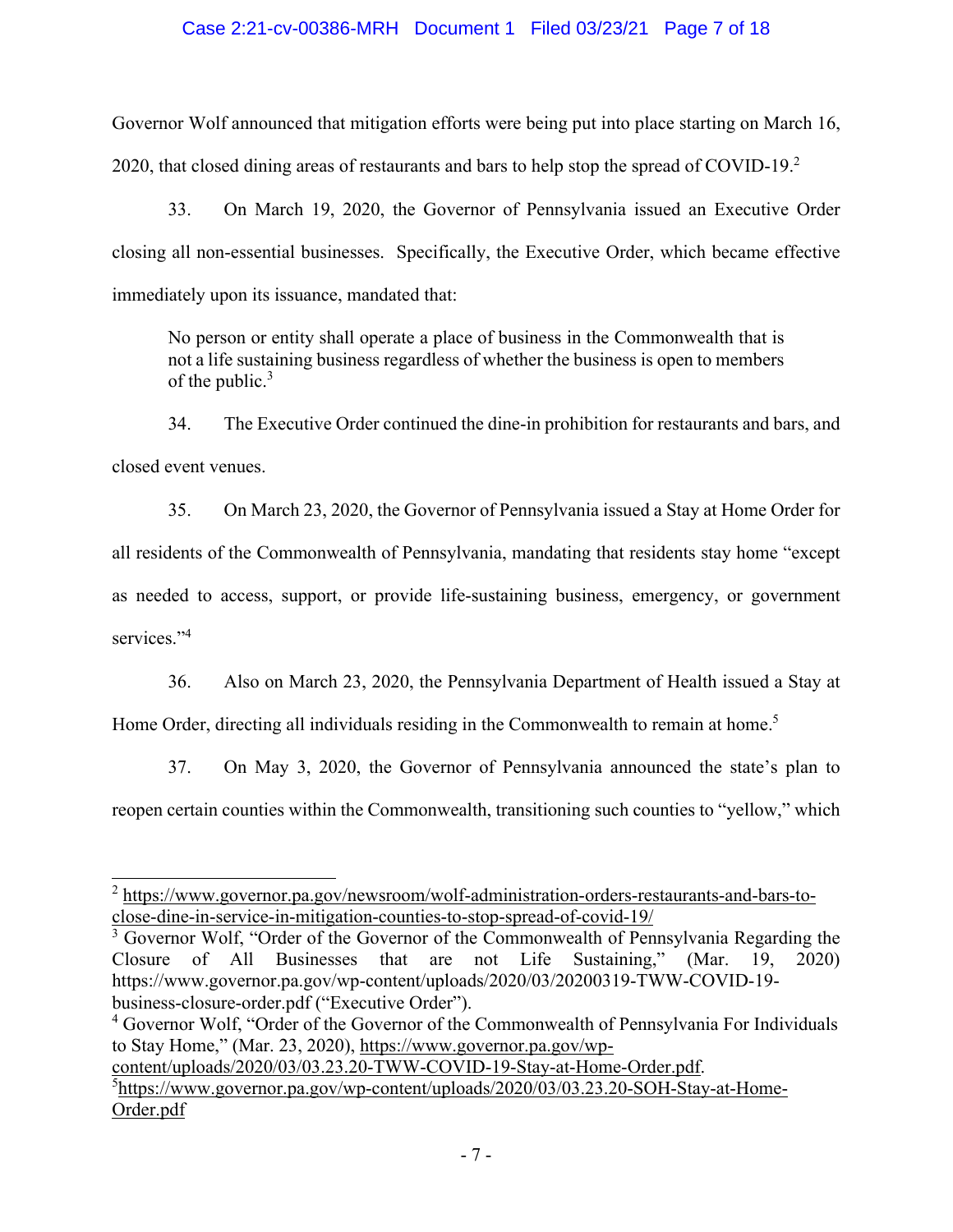### Case 2:21-cv-00386-MRH Document 1 Filed 03/23/21 Page 8 of 18

allowed low-risk businesses such as Plaintiffs to open. Allegheny County, where Plaintiff's business is located, was transitioned to "yellow" on May 15.<sup>6</sup>

38. On June 5, 2020, Governor Wolf allowed Allegheny County to transition to "green."<sup>7</sup> In the "green" phase, the Stay-at-Home Order was lifted, and restaurants and bars were able to open their indoor seating areas, but had to adhere to seating limitations and social distancing.<sup>8</sup> Event venues were to have a maximum of 250 people.

39. Due to an increase in COVID-19 cases, on July 15, 2020, Governor Wolf issued an Order Directing Targeted Mitigation Measures, reinstating certain restrictions on, amongst other things, event venues, bars, restaurants, nightclubs, and fitness centers.<sup>9</sup> For event venues, gatherings must be of 25 people or less. For restaurants, the Order provides that restaurants operating indoors may only do so at 25% capacity. This Order further mandated that all businesses are required to conduct their operations remotely, "[u]nless not possible."10 There is no expiration date on this Order.

40. On October 5, 2020, Governor Wolf allowed event venues to open at a limited capacity based upon the following three-tier format:

news/#:~:text=Gov.,said%20at%20a%20press%20conference.

<sup>&</sup>lt;sup>6</sup> https://www.publicsource.org/allegheny-yellow-phase-

<sup>&</sup>lt;sup>7</sup>https://www.alleghenycounty.us/uploadedFiles/Allegheny\_Home/Health\_Department/Programs /Food\_Safety/060520-Green-Phase-Food-Facilities.pdf

<sup>&</sup>lt;sup>8</sup> https://www.governor.pa.gov/newsroom/gov-wolf-issues-updated-green-phase-order-guidanceon-dining-and-professional-sports/

<sup>&</sup>lt;sup>9</sup>https://www.governor.pa.gov/wp-content/uploads/2020/07/20200715-TWW-targetedmitigation-order.pdf

 $\overline{^{10}}$  *Id.*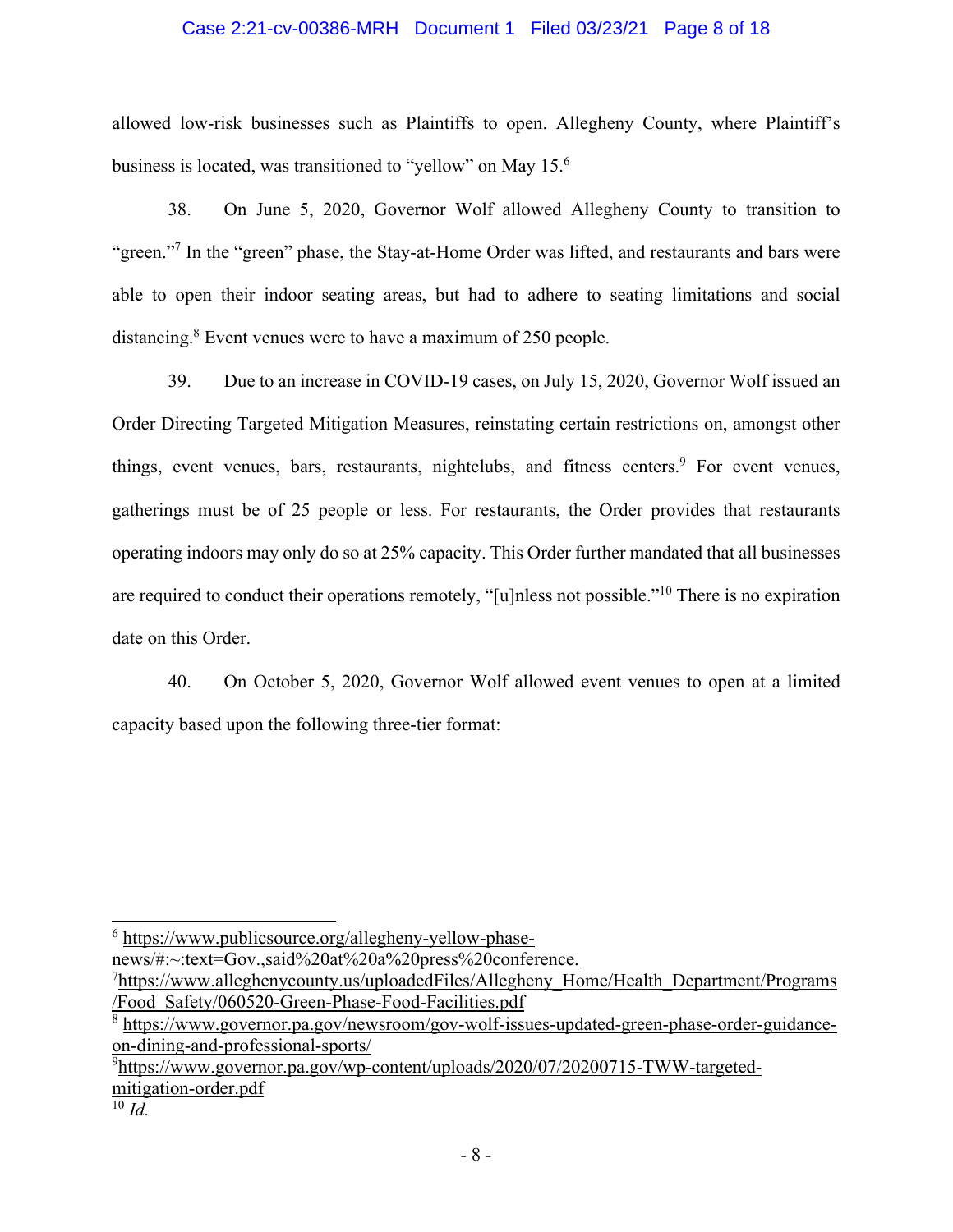# Case 2:21-cv-00386-MRH Document 1 Filed 03/23/21 Page 9 of 18

| <b>Maximum Occupancy</b>                                                     | <b>Allowable Indoor Rate</b>                |
|------------------------------------------------------------------------------|---------------------------------------------|
| 0-2,000 people                                                               | 20% of Maximum Occupancy                    |
| 2,001 - 10,000 people                                                        | 15% of Maximum Occupancy                    |
| Over 10,000 people                                                           | 10% of Maximum Occupancy up to 3,750 people |
|                                                                              |                                             |
| Maximum Occupancy Calculator for outdoor events:<br><b>Maximum Occupancy</b> | <b>Allowable Outdoor Rate</b>               |
| 0-2,000 people                                                               | 25% of Maximum Occupancy                    |
| 2,001 - 10,000 people                                                        | 20% of Maximum Occupancy                    |

41. On December 10, 2020, due to a spike in COVID-19 statistics, Governor Wolf issued additional mitigation protective orders closing indoor dining and limiting indoor events to no more than 10 people effective starting on December 12, 2020.<sup>12</sup> The December 10 order expired on January 4, 2021.

42. Most other states, including those in which the putative Class members reside and/or do business, have issued similar compulsory shut-down orders for "non-essential" businesses, or businesses deemed not to be "life sustaining."

43. The closure of all "non-life-sustaining businesses" evidences an awareness on the part of both state and local governments that COVID-19 causes loss of or damage to property. This is particularly true in places where business is conducted, as the contact and interaction necessarily incident to such businesses causes a heightened risk of the property becoming contaminated.

<sup>11</sup> https://patch.com/pennsylvania/pittsburgh/pa-eases-occupancy-restrictions-indoor-outdoorvenues

<sup>12</sup> https://www.governor.pa.gov/newsroom/gov-wolf-sec-of-health-announce-new-protectivemitigation-efforts-to-put-pennsylvania-on-pause-through-early-january/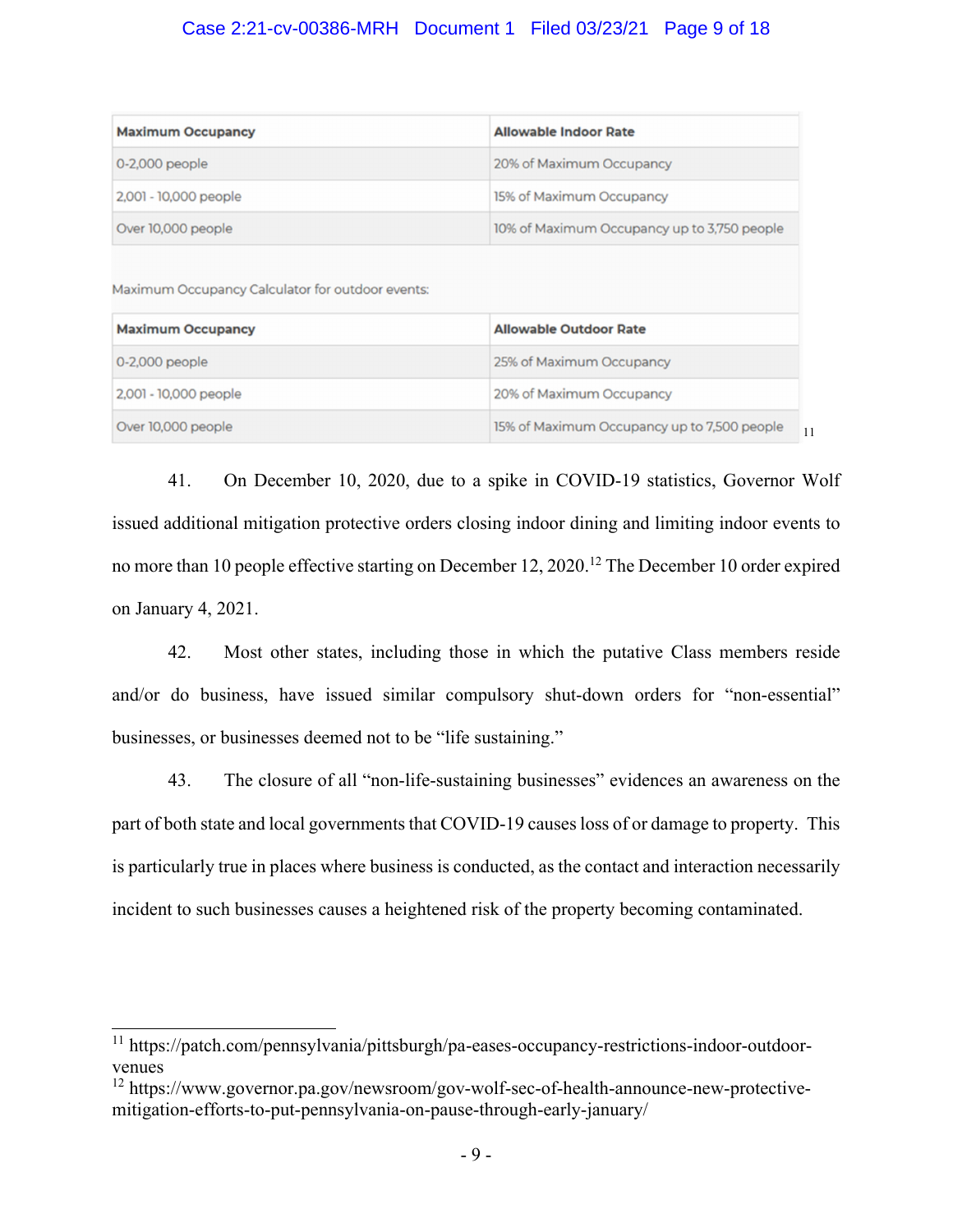### Case 2:21-cv-00386-MRH Document 1 Filed 03/23/21 Page 10 of 18

44. For example, a New York City Executive Order entered on March 16, 2020 specifically acknowledged that: "[COVID-19] physically is causing property loss and damage." *See* https://www1.nyc.gov/assets/home/downloads/pdf/executive-orders/2020/eeo-100.pdf (last accessed July 31, 2020).

45. Similarly, in a March 16, 2020 proclamation, the City of New Orleans acknowledged COVID-19's "propensity to attach to surfaces for prolonged periods of time, thereby spreading from surface to person and causing property loss and damage in certain circumstances." *See* https://nola.gov/mayor/executive-orders/emergency-declarations/03162020 mayoral-proclamation-to-promulgate-emergency-orders-during-the-state-of-emergency-due-toco/ (last accessed May 6, 2020).

46. In upholding the Governor of Pennsylvania's Proclamation of a state-wide disaster and the Executive Orders mandating the closure of businesses within Pennsylvania, the Pennsylvania Supreme Court noted the significant risk of the spread of the COVID-19 virus, even in locations where the disease has not been detected:

Covid-19 does not spread because the virus is "at" a particular location. Instead it spreads because of person-to-person contact, as it has an incubation period of up to fourteen days and that one in four carriers of the virus are asymptomatic. Respondents' Brief at 4 (citing Coronavirus Disease 2019, "Symptoms," CDC, https://www.cdc.gov/coronavirus/2019-ncov/symptoms-testing/symptoms.html (last accessed 4/9/2020)). The virus can live on surfaces for up to four days and can remain in the air within confined areas and structures. *Id.* (citing National Institutes of Health, "Study suggests new coronavirus may remain on surfaces for days," (Mar. 27, 2020) https://www.nih.gov/news-events/nih-research-matters/studysuggests-new-coronavirus-may-remain-surfaces-days (last accessed 4/9/2020) and Joshua Rabinowitz and Caroline Bartman, "These Coronavirus Exposures Might be the Most Dangerous," The New York Times (Apr. 1, 2020) https://www.nytimes.com/2020/04/01/opinion/coronavirus-viral-dose.html).

*Friends of DeVito v. Wolf*, 227 A.3d 872, 891 (Pa. 2020).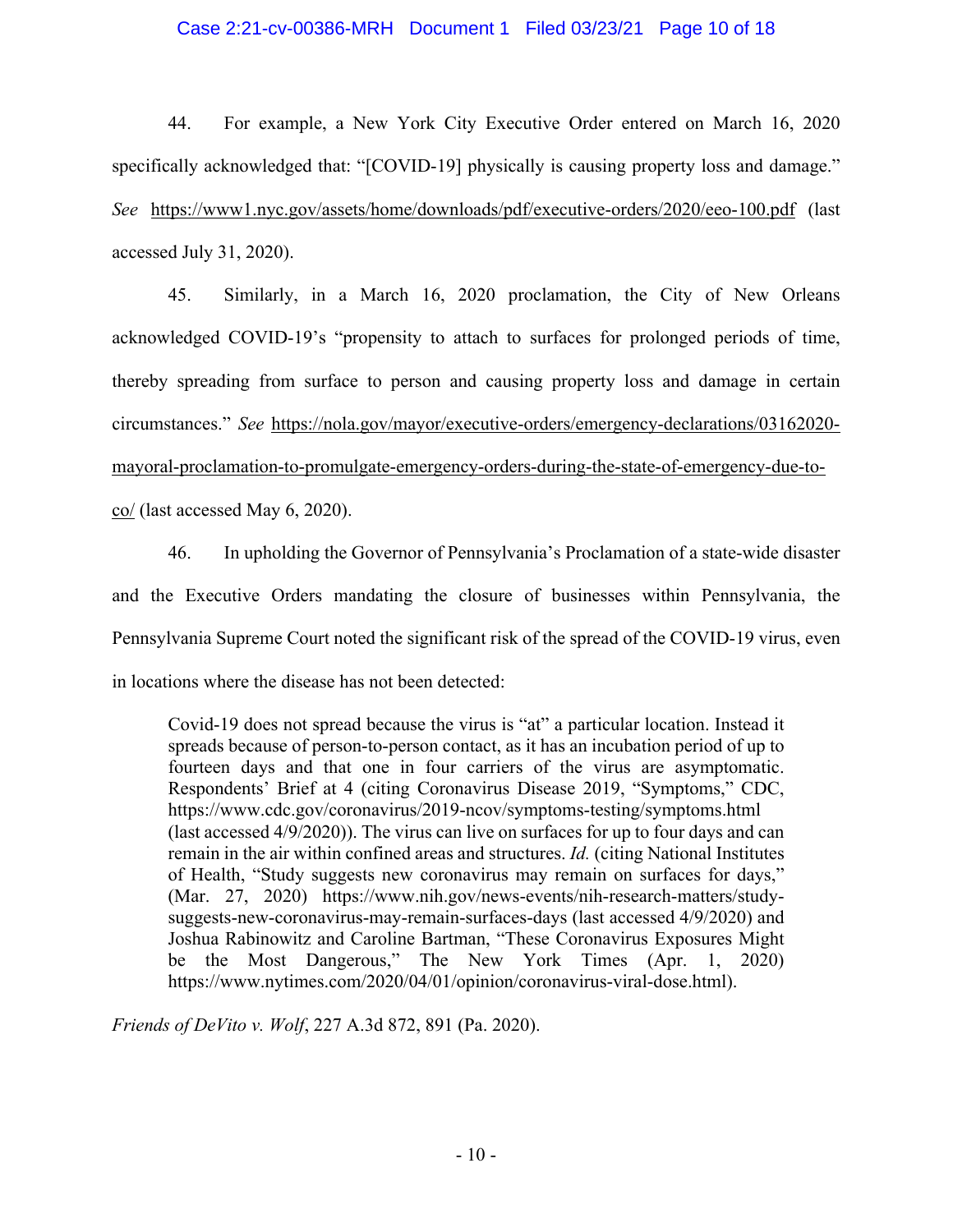#### Case 2:21-cv-00386-MRH Document 1 Filed 03/23/21 Page 11 of 18

47. Because the COVID-19 virus can survive on surfaces for up to fourteen days, the Pennsylvania Supreme Court ultimately concluded that "any location . . . where two or more people can congregate is within the disaster area."

48. Further, the WHO has indicated that airborne transmission, "particularly in specific indoor locations, such as crowded and inadequately ventilated spaces" poses a significant risk.<sup>13</sup>

49. The CDC has warned that exposure to an individual with COVID-19 for fifteen minutes or more, or close contact within six feet of distance, is enough to justify a personal quarantine.14

# **Plaintiff Submits a Claim Under Its "All-Risk" Policy, and Defendant Wrongly Refuses To Honor Its Obligations Respecting Same**

50. As a result of the orders, guidance and protocols issued by the Governor of Pennsylvania, Pennsylvania Department of Health, the WHO and the CDC relating to Plaintiff's business (collectively the "**Mandated Shutdown Rules"**), the Covered Property closed on March 15, 2020. Since that time, Plaintiff has been unable to fully operate as an event center, restaurant, or bar. Plaintiff was able to re-open the event center under very limited capacity restrictions, which Plaintiff found not financially viable to operate within. Plaintiff was also able to re-open the indoor seating area on May 15, 2020, but only at 50% capacity, which was subsequently reduced to 25%, and ultimately prohibited from opening again on December 12.

51. Plaintiff has incurred, and continues to incur, among other things, a substantial loss of business income, including additional expenses covered under the because of the Mandated Shutdown Rules.

<sup>13</sup> https://apnews.com/648feb226473f9841920abd6ffb004c7

<sup>14</sup> https://www.cdc.gov/coronavirus/2019-ncov/php/public-health-recommendations.html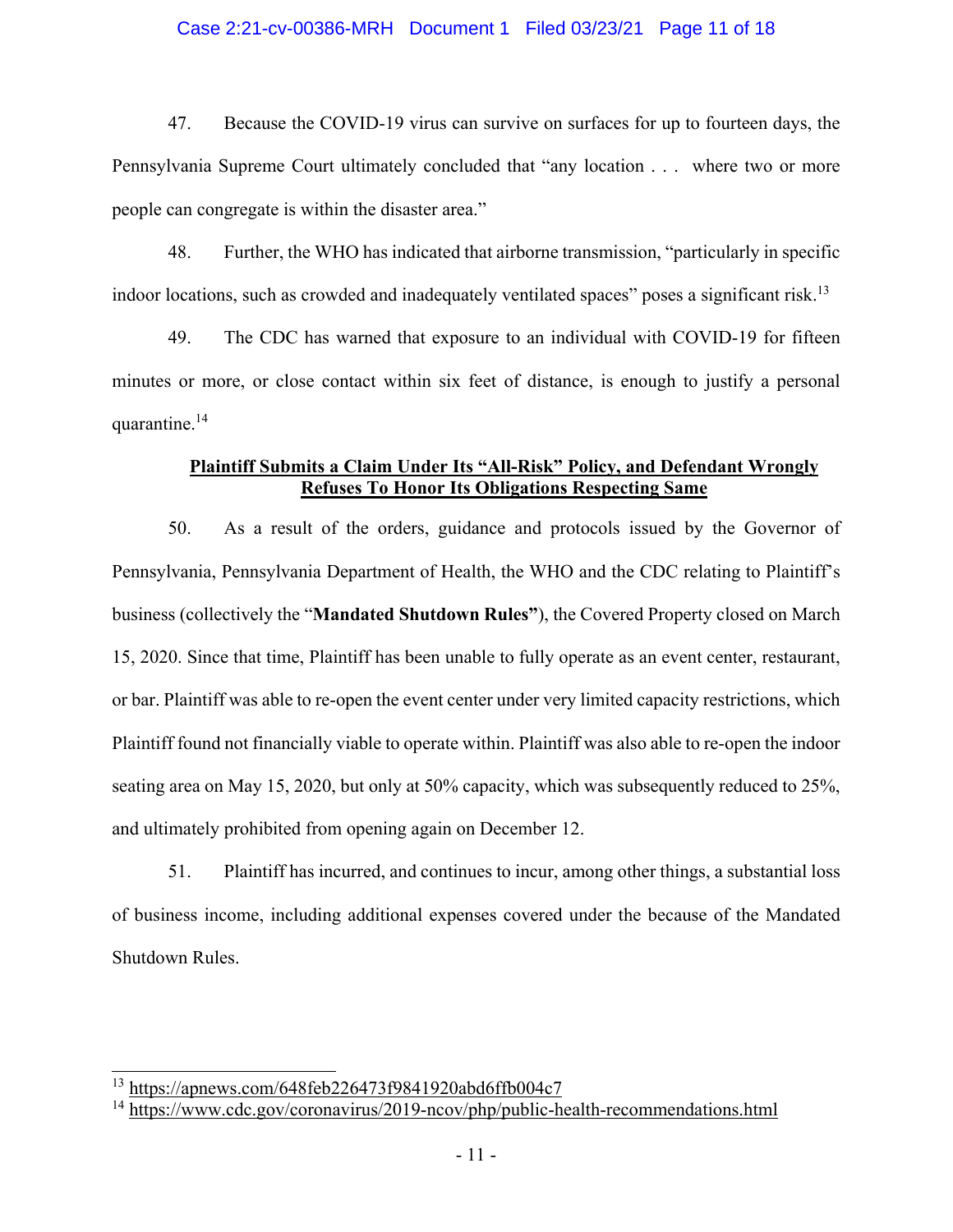#### Case 2:21-cv-00386-MRH Document 1 Filed 03/23/21 Page 12 of 18

52. Shortly after closing its business Plaintiff provided notice to Defendant of its claim for the interruption to its business.

53. Defendant refused to pay Plaintiff's claim by letter dated September 22, 2020, attached hereto as **Exhibit B.** In its letter, Defendant concludes that, "[a]s submitted, the claim involves the Novel Coronavirus known as SARS-CoV-2, which causes the viral infection known as COVID-19 . . . Cincinnati has determined that coverage is unavailable for the claimed loss." Narrowing the plain meaning of "accidental physical loss or accidental physical damage," Defendant then states "this claim does not involve, direct, physical loss to property at your premises caused by a Covered Cause of Loss."

# **Contrary To Defendant's Position, Plaintiff's Losses Arise From Direct Physical Loss Or Damage**

54. Plaintiff's Covered Property suffered direct physical loss or damage due to the Mandated Shutdown Rules requiring Plaintiff discontinue its primary use of the Covered Property. The Mandated Shutdown Rules, in and of themselves, constitute a Covered Cause of Loss within the meaning of the Policy.

55. Alternatively, and to the extent the Mandated Shutdown Rules do not constitute a Covered Cause of Loss within the meaning of the Policy, the COVID-19 public health emergency and the ubiquitous nature of the COVID-19 virus caused a direct physical loss or damage to Plaintiff's Covered Property. Specifically, the Covered Property has been rendered unusable for its intended purpose because the highly contagious nature of COVID-19, particularly when people gather inside a building or other closed space for extended periods of time, precludes any meaningful use of the Covered Property.

56. Further, and as an additional basis for coverage under the Policy, the ubiquitous nature of the COVID-19 virus, as explained above, caused direct physical loss or damage to

- 12 -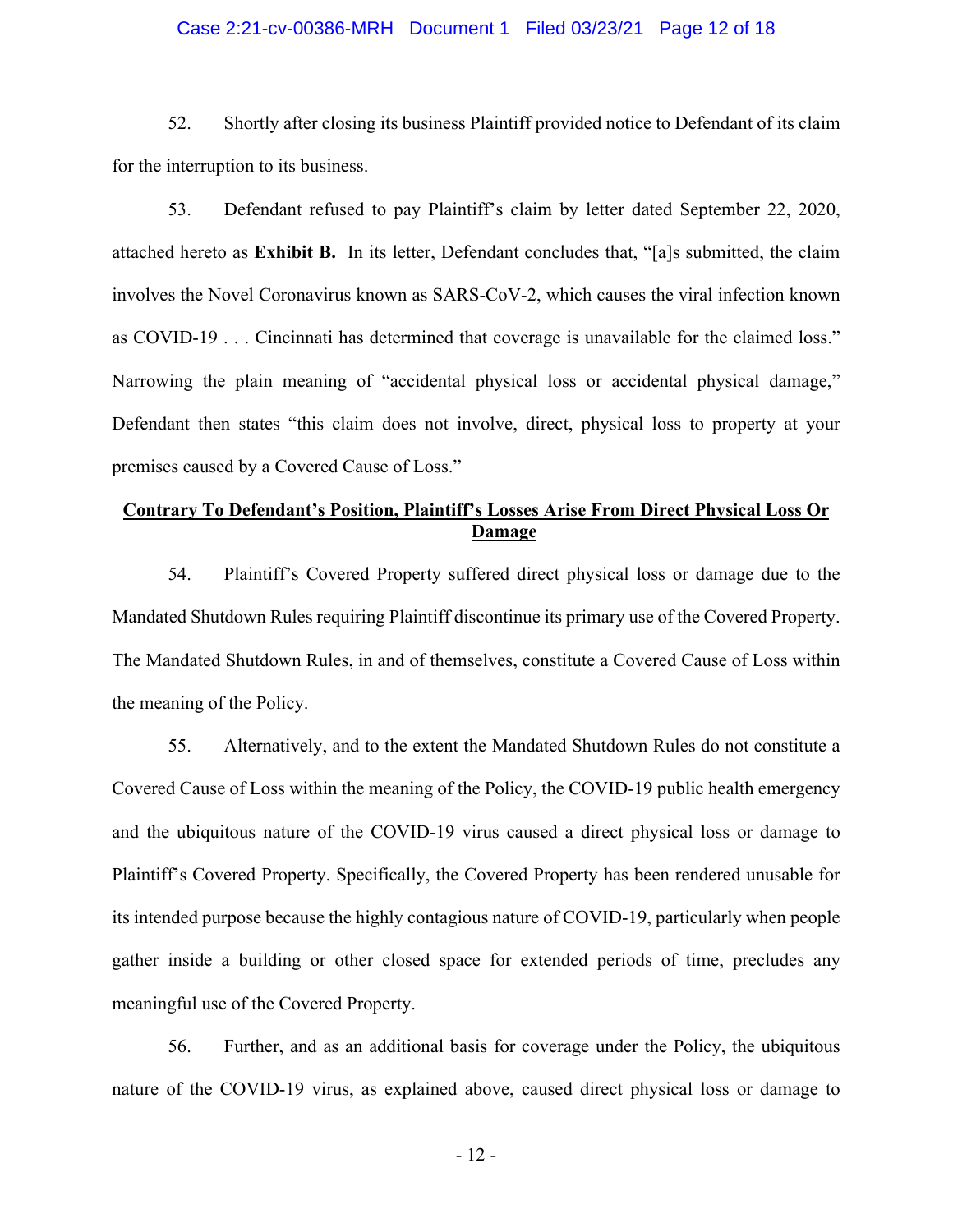#### Case 2:21-cv-00386-MRH Document 1 Filed 03/23/21 Page 13 of 18

property other than Plaintiff's Covered Property, and such loss or damage resulted in an "action by civil authority" prohibiting access to Plaintiff's Covered Property, within the meaning of the Policy.

57. Additionally, Plaintiff's "dependent property" suffered direct physical loss or damage as a result of the Mandatory Shutdown Rules, or in the alternative, the ubiquitous nature of the COVID-19 virus, resulting in lost business income to Plaintiff, within the meaning of the Policy.

### **CLASS ACTION ALLEGATIONS**

58. Plaintiff brings this action individually and as a class action on behalf of the Class, defined as follows:

All policyholders in the United States who purchased commercial property coverage, including business or interruption income (and extra expense) coverage from Defendant and who have been denied coverage under their policy for lost business income after being ordered by a governmental entity, in response to the COVID-19 pandemic, to shut down or otherwise curtail or limit in any way their business operations.

59. Excluded from the Class are Defendant and its officers, directors, legal representatives, successors, subsidiaries, and assigns. Also excluded from the Class are any judicial officer presiding over this matter, members of their immediate family, and members of their staff.

60. The members of the Class are so numerous and geographically dispersed that joinder would be impracticable. Class members are readily identifiable from information and records in Defendant's possession, custody, or control.

61. There is a well-defined community of interest in the common questions of law and fact affecting the Class members. These common legal and factual questions include, but are not limited to:

a. whether Defendant owed coverage to Plaintiff and the Class;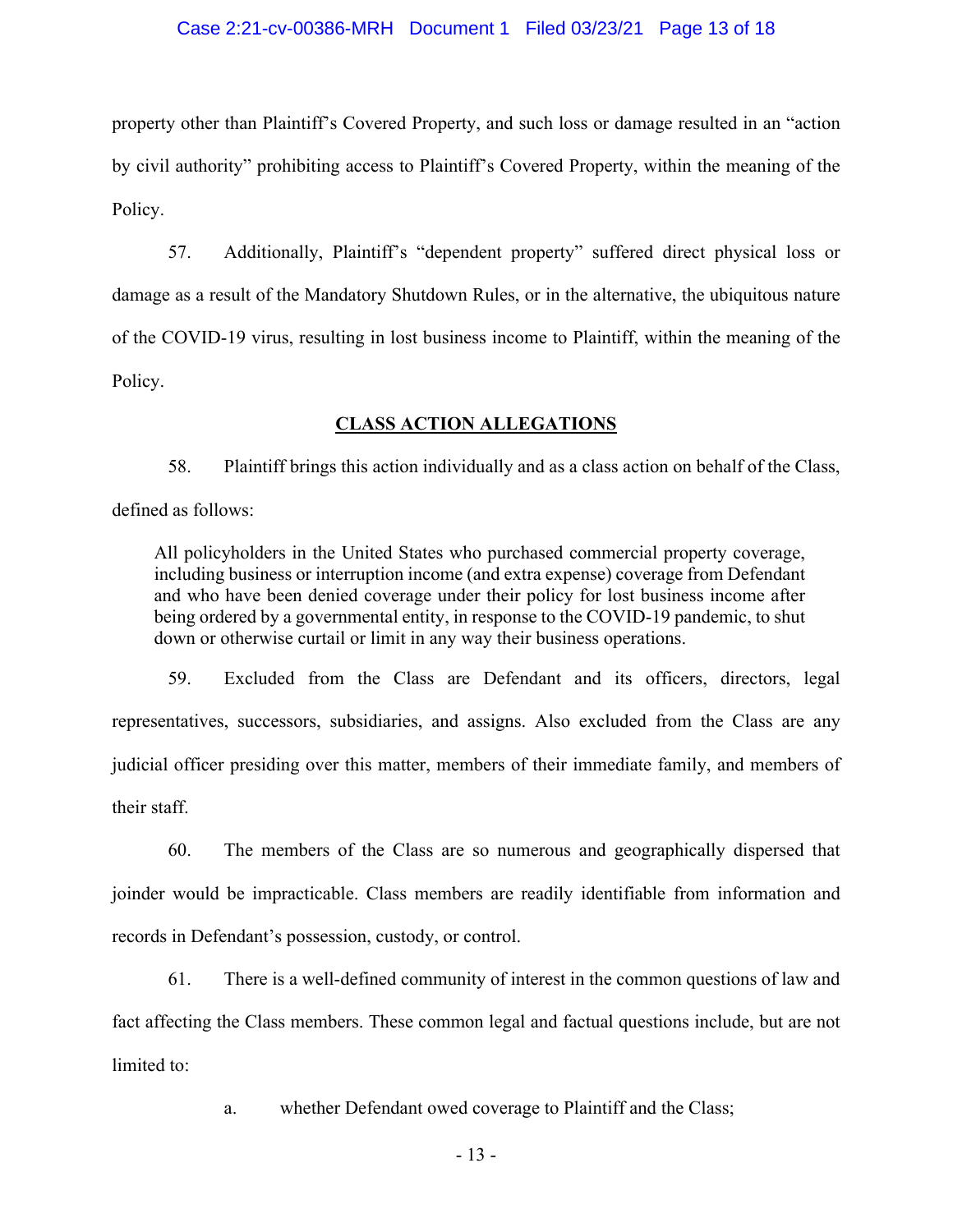- b. whether any exclusions to coverage apply;
- c. whether Plaintiff and members of the Class are entitled to damages and, if so, the measure of such damages; and
- d. whether Plaintiff and members of the Class are entitled to equitable, declaratory and/or other relief, and if so, the nature of such relief.

62. Plaintiff's claims are typical of the claims of the absent class members and have a common origin and basis. Plaintiff and absent Class members are all injured by Defendant's refusal to afford the purchased coverage. Plaintiff's claims arise from the same practices and course of conduct giving rise to the claims of the absent Class members and are based on the same legal theories, namely the refusal to provide insurance coverage for the loss. If prosecuted individually, the claims of each Class member would necessarily rely upon the same material facts and legal theories and seek the same relief. Plaintiff's claims arise from the same practices and course of conduct that give rise to the other Class members' claims and are based on the same legal theories.

63. Plaintiff will fully and adequately assert and protect the interests of the absent Class members and has retained Class counsel who are experienced and qualified in prosecuting class action cases similar to this one. Neither Plaintiff nor Plaintiff's attorneys has any interests contrary to or conflicting with the interests of absent Class members.

64. The questions of law and fact common to all Class members predominate over any questions affecting only individual class members.

65. A class action is superior to all other available methods for the fair and efficient adjudication of this lawsuit because individual litigation of the absent Class members' claims is economically infeasible and procedurally impracticable. Class members share the same factual and legal issues and litigating the claims together will prevent varying, inconsistent, or contradictory judgments, and will prevent delay and expense to all parties and the court system through litigating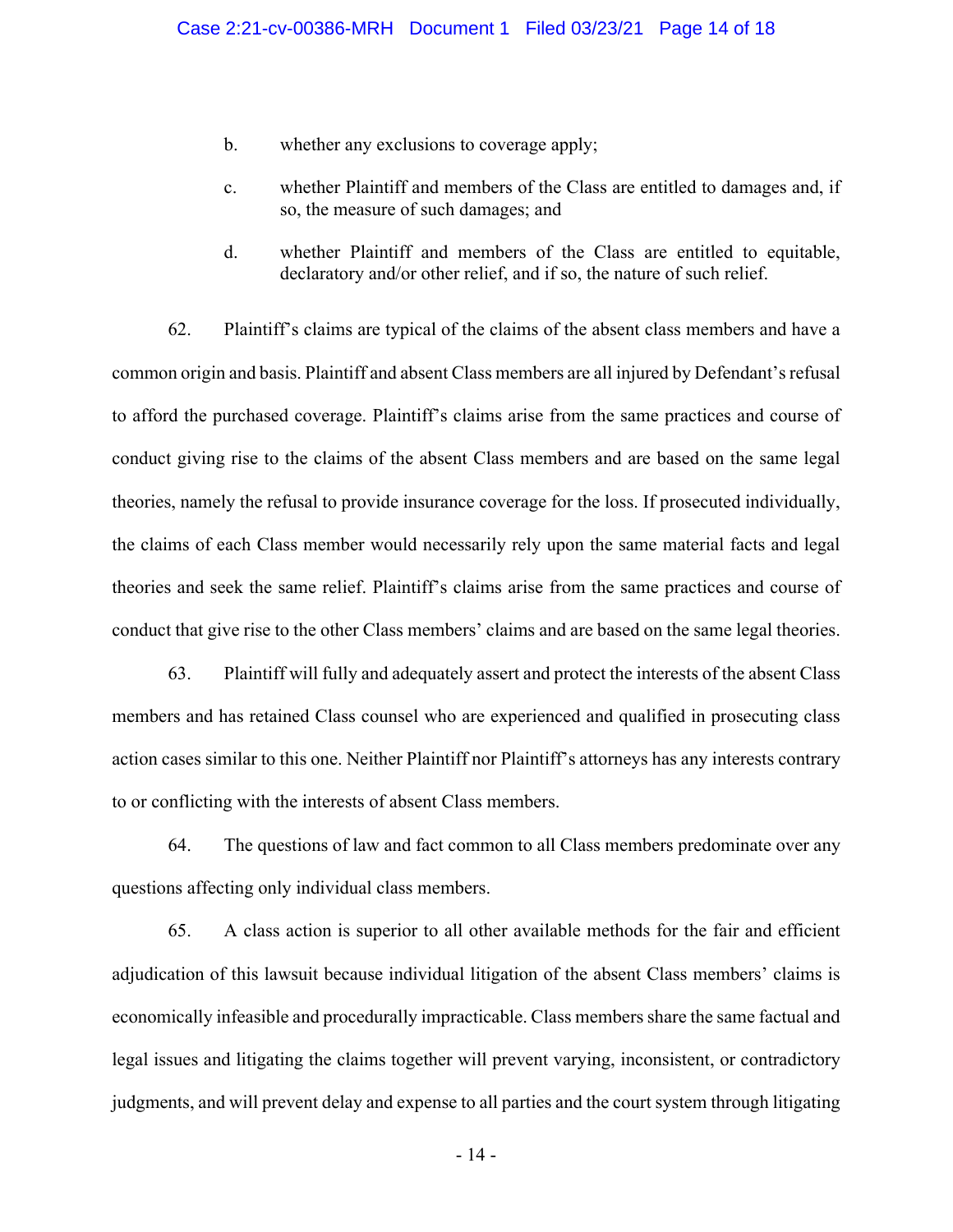#### Case 2:21-cv-00386-MRH Document 1 Filed 03/23/21 Page 15 of 18

multiple trials on the same legal and factual issues. Class treatment will also permit Class members to litigate their claims where it would otherwise be too expensive or inefficient to do so. Plaintiff knows of no difficulties in managing this action that would preclude its maintenance as a class action.

66. Additionally, the prosecution of separate actions by individual Class members would create a risk of inconsistent or varying adjudications with respect to individual Class members that would establish incompatible standards of conduct for Defendant. Such individual actions would create a risk of adjudications that would be dispositive of the interests of other Class members and impair their interests. Defendant, through its uniform conduct, acted or refused to act on grounds generally applicable to the Class as a whole, making declaratory relief appropriate to the Class as a whole.

### **COUNT I DECLARATORY RELIEF**

67. Plaintiff incorporates by reference each and every allegation set forth above.

68. The Declaratory Judgment Act, 28 U.S.C. § 2201(a), provides that in "a case of actual controversy within its jurisdiction . . . any court of the United States . . . may declare the rights and other legal relations of any interested party seeking such declaration, whether or not further relief is or could be sought." 28 U.S.C. § 2201(a).

69. An actual controversy has arisen between Plaintiff and the Defendant as to the rights, duties, responsibilities and obligations of the parties in that Plaintiff contends and Defendant disputes and denies that the Policy provides coverage to Plaintiff for any current and future lost business income, subject to the limit of liability, for the temporary suspension of Plaintiff's operations.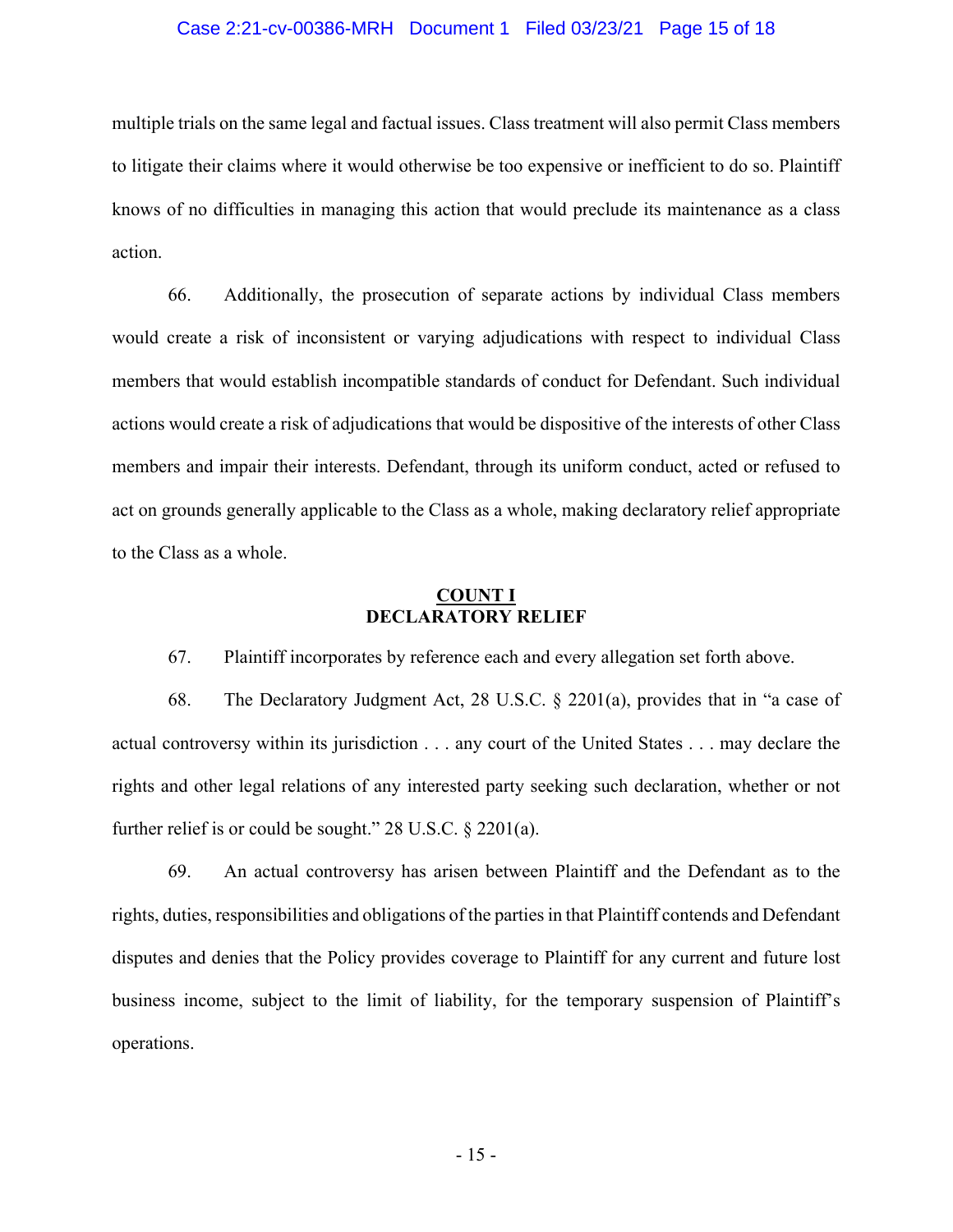#### Case 2:21-cv-00386-MRH Document 1 Filed 03/23/21 Page 16 of 18

70. Plaintiff continues to suffer injury and is at risk of future loss as a result of Defendant's failure to abide by its coverage obligation under the Policy. The July 15, 2020 Executive Order and December 10 additional mitigation efforts by Governor Wolf in Pennsylvania demonstrates the risk of future loss to Plaintiff. Furthermore, the mere occurrence of the COVID-19 virus in the United States in 2021 demonstrates the future risk that Plaintiffs' could suffer property loss as a result of another widespread virus and related government shutdown orders.

71. The Policy provides coverage for direct 'loss' to Covered Property, with "loss" defined as "accidental physical loss or accidental physical damage."

72. Plaintiff's loss of use, loss of access, and loss of functionality of the Covered Property when the Mandated Shutdown Rules made it unlawful for Plaintiff to fully access, use, and operate its business at the Covered Property, constitutes a "loss" to the Covered Property under the Policy. Alternatively, the ubiquitous nature of the COVID-19 virus caused a "loss" to the Covered Property by preventing Plaintiff from using the Covered Property for its intended purpose.

73. Additionally, the Mandated Shutdown Rules or, alternatively, the ubiquitous nature of the COVID-19 virus, caused a "loss" to property other than the Covered Property, thereby invoking coverage under the Policy's "Civil Authority" provision for "actual loss of 'Business Income' . . . caused by action of civil authority that prohibits access to the 'premises.'"

74. Further, the Mandatory Shutdown Rules, or alternatively, the ubiquitous nature of the COVID-19 virus, caused physical loss or damage to Plaintiff's "dependent property" thereby invoking coverage under the Policy's Dependent Property provision, which provides for the payment of lost Business Income when a Covered Cause of Loss damages "dependent property."

75. The Policy constitutes a valid and binding agreement obligating the Defendant to indemnify Plaintiff for covered losses. Plaintiff has substantially performed or otherwise satisfied

- 16 -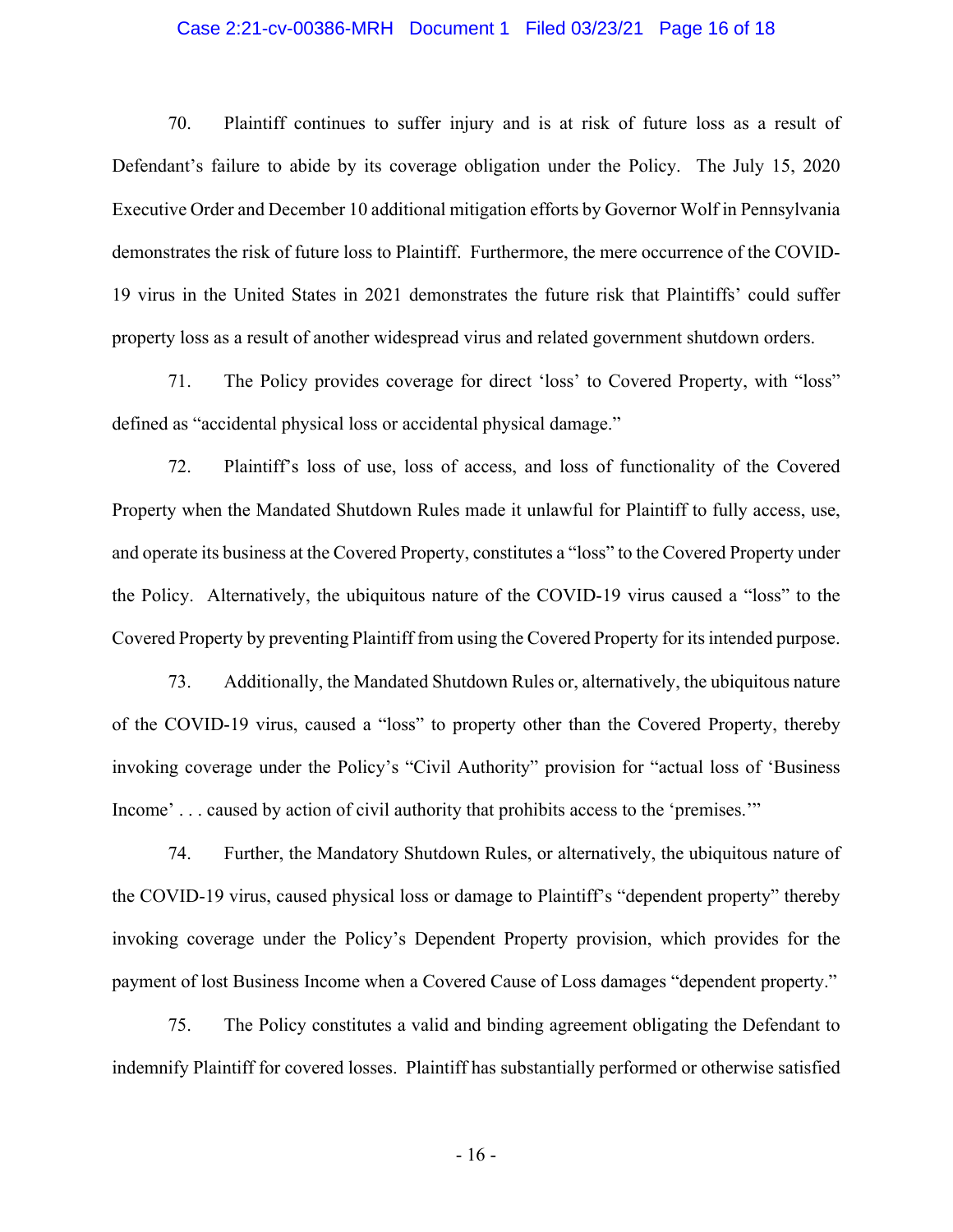#### Case 2:21-cv-00386-MRH Document 1 Filed 03/23/21 Page 17 of 18

all conditions precedent to bringing this action and obtaining coverage pursuant to the Policy and applicable law, or alternatively, Plaintiff has been excused from performance by Defendant's acts, representations, conduct, or omissions.

76. Defendant has failed to indemnify Plaintiff for its covered losses.

77. No exclusion to coverage applies.

78. Plaintiff has suffered and continues to suffer a covered loss under the Policy.

79. Plaintiff, individually and on behalf of the Class, seeks a Declaratory Judgment that there is coverage for its business interruption losses under the Policy.

### **COUNT II BREACH OF CONTRACT**

80. Plaintiff incorporates by reference Paragraphs 1 through 66 above as if fully set forth above.

81. Plaintiff and Defendant entered into a contract of insurance; here, the Policy.

82. As an insurer, Defendant has a duty of good faith and fair dealing towards its insureds, including the obligation to pay for the financial losses suffered by the Plaintiff and members of the Class because of the Mandated Shutdown Rules.

83. Plaintiff and members of the Class had a reasonable expectation that the financial losses suffered because of the Mandated Shutdown Rules would be covered under the Policy.

84. The Class members entered into a substantially identical policy with Defendant.

85. Under the Policy, Defendant agreed to indemnify Plaintiff and the Class for their business losses as a result of a covered loss.

86. Plaintiff and the Class members suffered a covered loss under the Policy.

87. Plaintiff and the Class members timely submitted a notice of claim and satisfied all conditions precedent to receiving the coverage it purchased from Defendant.

- 17 -